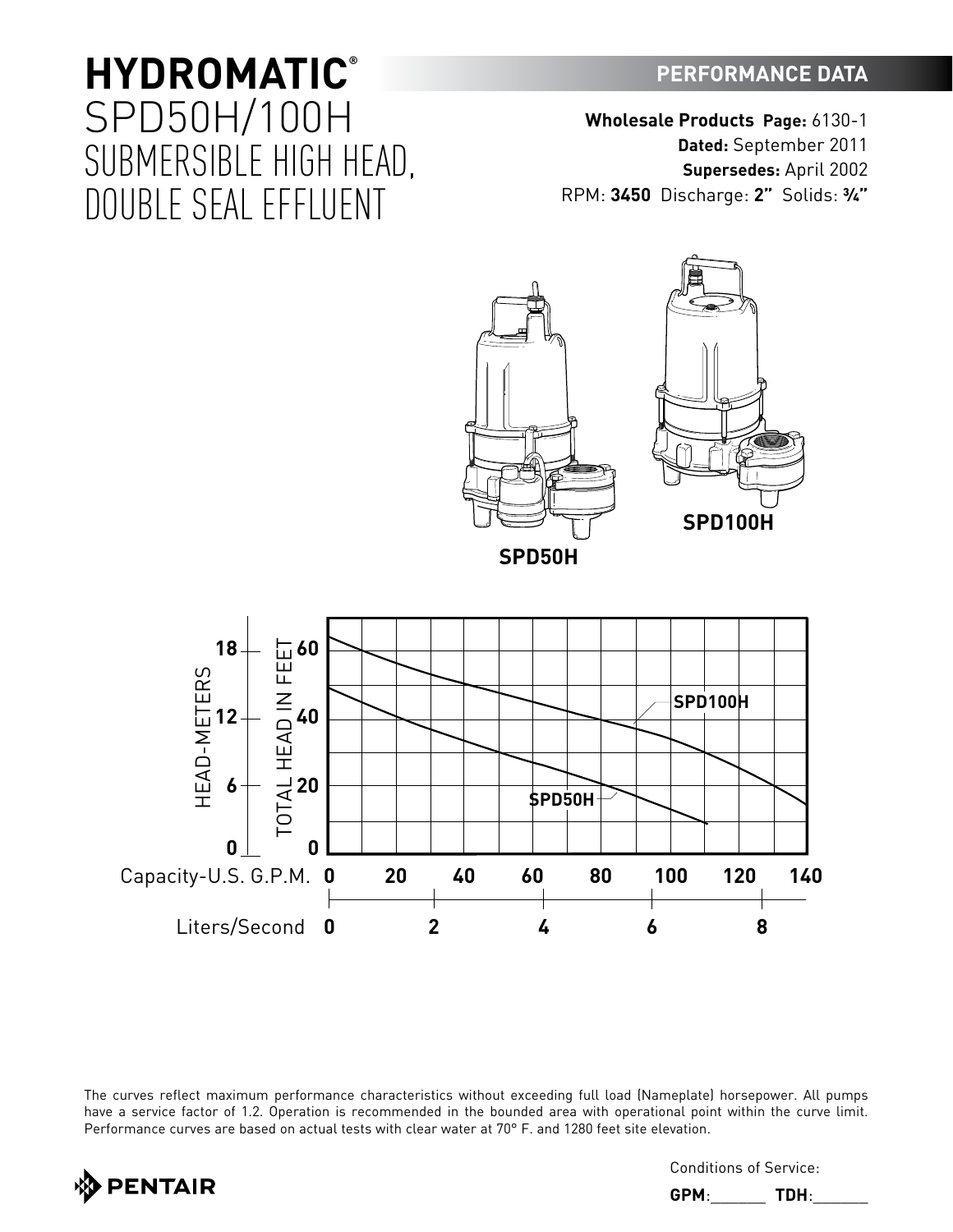**Wholesale Products Page:** 6130-2 **Dated:** September 2011



All dimensions in inches. Metric for international use. Component dimensions may vary ± 1/8 inch. Dimensional data not for construction purpose unless certified. Dimensions and weights are approximate. On/Off level adjustable. We reserve the right to make revisions to our product (s) and the product (s) specifications without notice.

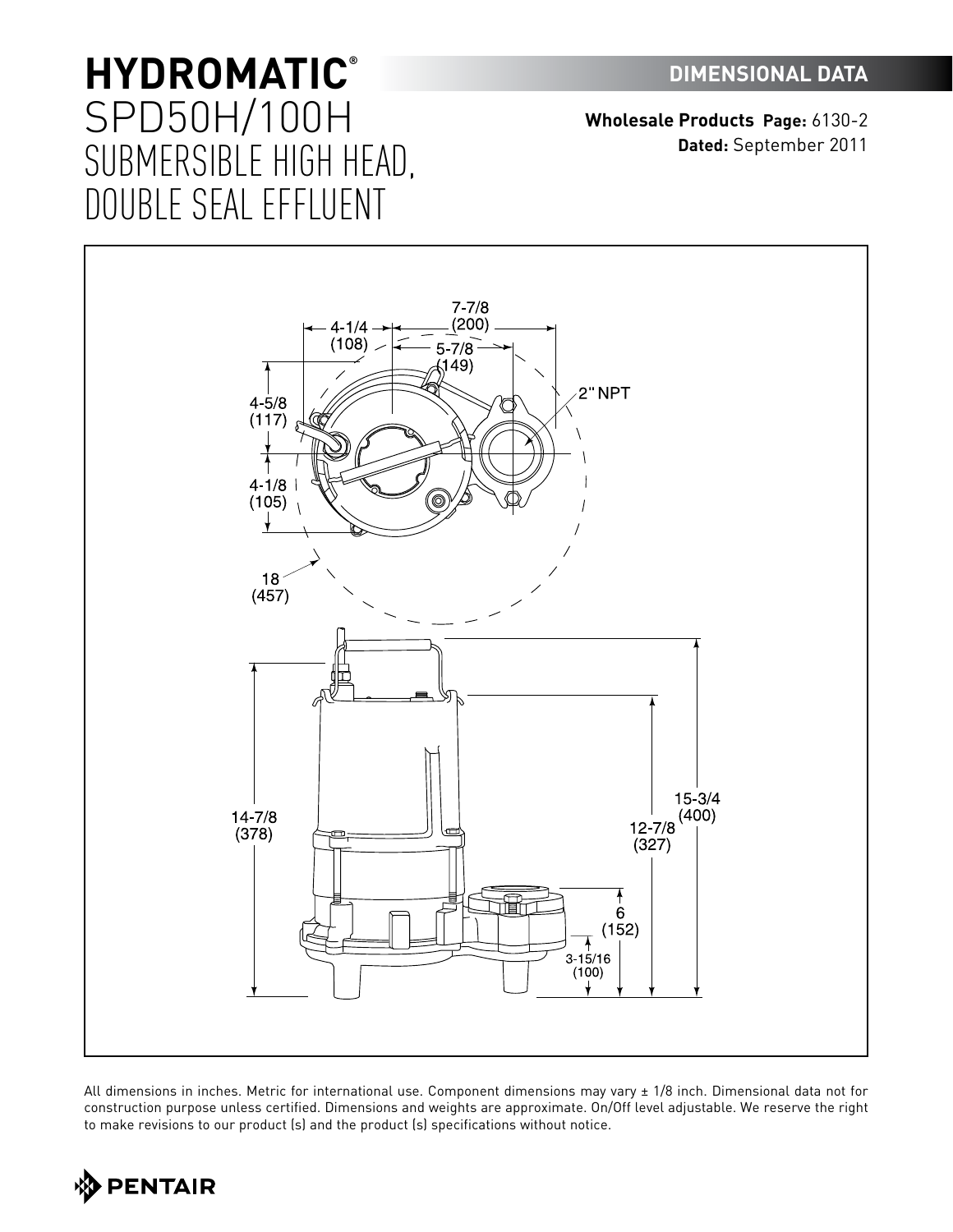**Wholesale Products Page:** 6130-3 **Dated:** September 2011

### **MODEL: SPD50H**

| <b>R.P.M.</b>             | 3450                                     |
|---------------------------|------------------------------------------|
| l MOTOR TYPE              | OIL FILLED WITH AUTOMATIC RESET OVERLOAD |
| <b>I MOTOR PROTECTION</b> | THERMAL OVERLOAD WITH AUTOMATIC RESET    |

| <b>HP</b> | <b>VOLTAGE</b> | <b>PHASE</b> | <b>NEC CODE</b> | <b>SERVICE FACTOR</b> | <b>FULL LOAD AMPS</b> |
|-----------|----------------|--------------|-----------------|-----------------------|-----------------------|
|           | 115            |              | -               |                       | 14                    |
|           | 230            |              |                 |                       |                       |
| 1/2       | 200            | 3            |                 |                       | 3.6                   |
|           | 230            |              |                 |                       | 3.5                   |
|           | 460            |              |                 |                       | 1.8                   |
|           | 575            |              |                 |                       | 1.9 <sup>°</sup>      |

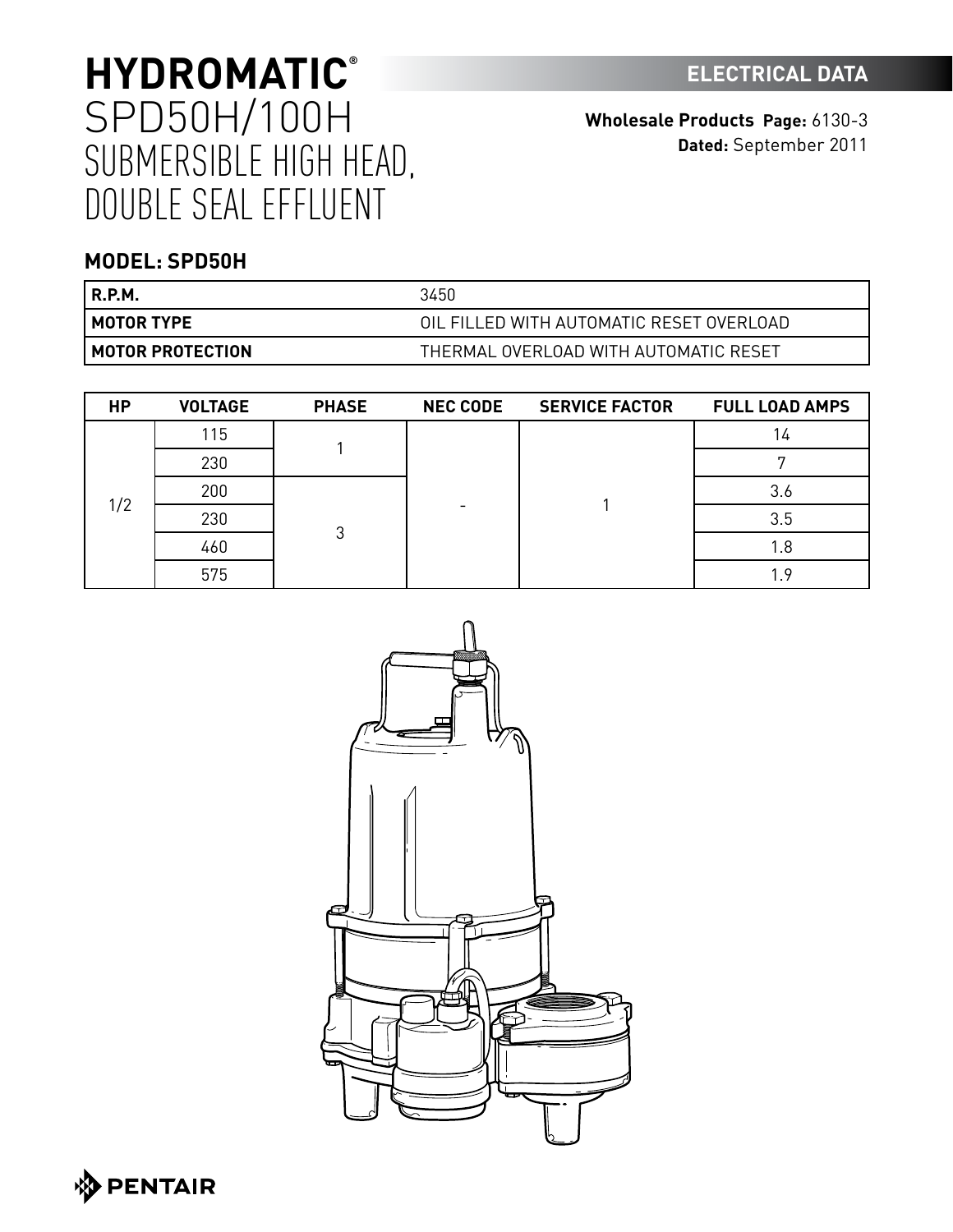**Wholesale Products Page:** 6130-4 **Dated:** September 2011

## **MODEL: SPD100H**

| <b>R.P.M.</b>             | 3450                                  |
|---------------------------|---------------------------------------|
| l MOTOR TYPE              | OIL FILLED WITH THERMAL OVERLOAD      |
| <b>I MOTOR PROTECTION</b> | THERMAL OVERLOAD WITH AUTOMATIC RESET |

| <b>HP</b> | <b>VOLTAGE</b> | <b>PHASE</b> | <b>NEC CODE</b> | <b>SERVICE FACTOR</b> | <b>FULL LOAD AMPS</b> |
|-----------|----------------|--------------|-----------------|-----------------------|-----------------------|
|           | 230            |              |                 |                       | 9.9                   |
|           | 200            |              |                 | 5.5                   |                       |
|           | 230            | 3            |                 |                       | 5.2                   |
|           | 460            |              |                 |                       | 2.5                   |
|           | 575            |              |                 |                       | 2.5                   |



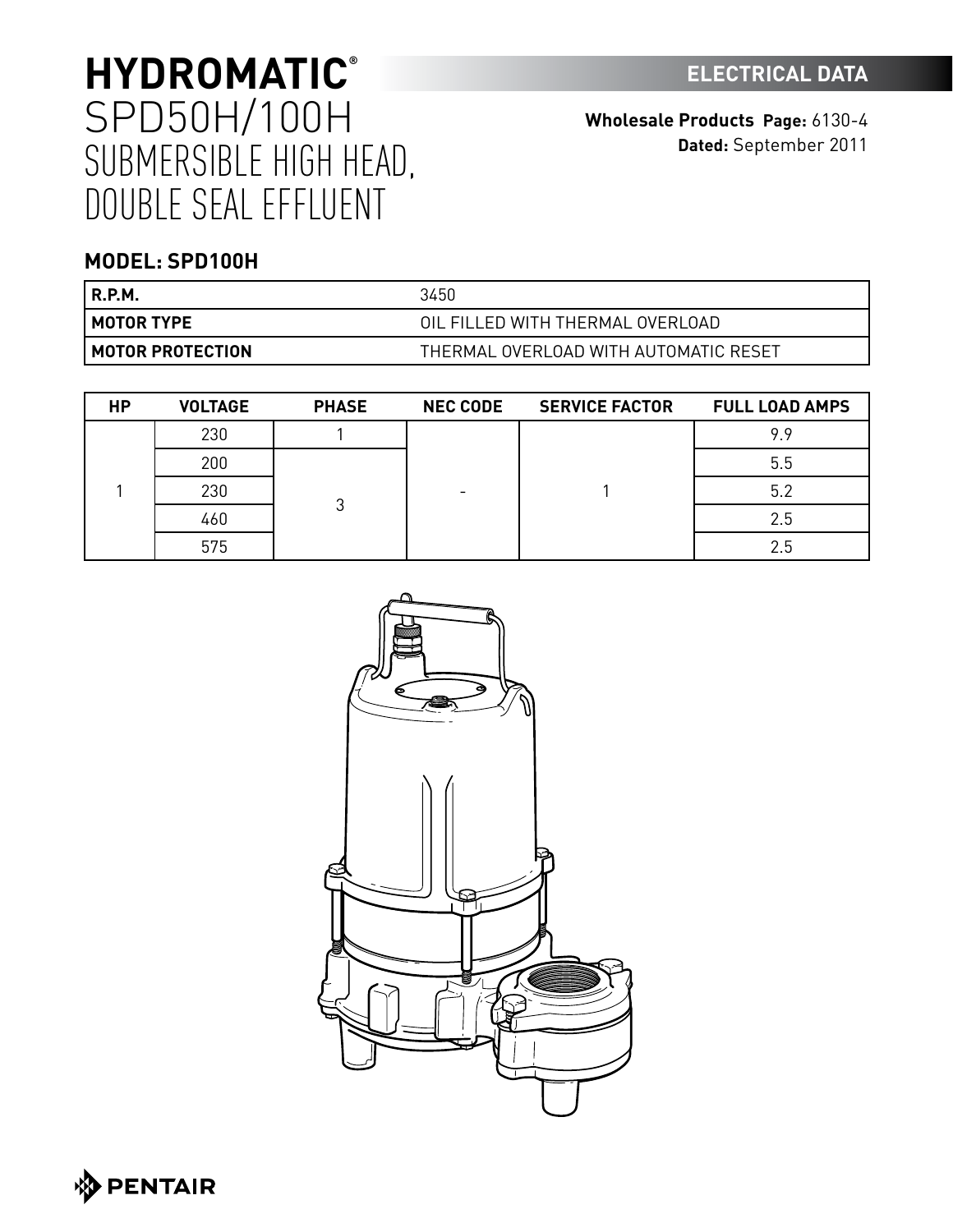**Wholesale Products Page:** 6130-5 **Dated:** September 2011

## **MODEL: SPD50H**

### **Physical Data**

| DISCHARGE SIZE       | 2" NPT (STANDARD), 3" NPT (OPTIONAL)                                                |
|----------------------|-------------------------------------------------------------------------------------|
| SOLIDS SIZE          | $\frac{3}{4}$                                                                       |
| <b>IMPELLER TYPE</b> | 2 VANE NON CLOG                                                                     |
| <b>CABLE LENGTH</b>  | 10' STANDARD<br>20' OPTIONAL                                                        |
| <b>PAINT</b>         | PAINTED AFTER ASSEMBLY, DARK GREEN, WATER REDUCIBLE ENAMEL,<br>ONE COAT, AIR DRIED. |

#### **Temperature**

| ! MAXIMUM LIQUID | $40^{\circ}$ F           |
|------------------|--------------------------|
| MAXIMUM STATOR   | -                        |
| OIL FLASH POINT  | $\overline{\phantom{0}}$ |

### **Technical Data**

| POWER CORD TYPE               |                      | SJTW / STW-A     |
|-------------------------------|----------------------|------------------|
|                               | MOTOR HOUSING        | <b>CAST IRON</b> |
| 56                            | CASING               | <b>CAST IRON</b> |
| C)                            | <b>IMPELLER</b>      | <b>CAST IRON</b> |
|                               | MOTOR SHAFT          |                  |
| <b>MATERIALS</b><br>CONSTRUCT | HARDWARE             | STAINLESS STEEL  |
|                               | "0" RINGS            |                  |
|                               | MECHANICAL SEALS     |                  |
|                               | Standard:            | CARBON / CERAMIC |
|                               | <b>UPPER BEARING</b> | <b>BALL</b>      |
| LOWER BEARING                 |                      | <b>BALL</b>      |

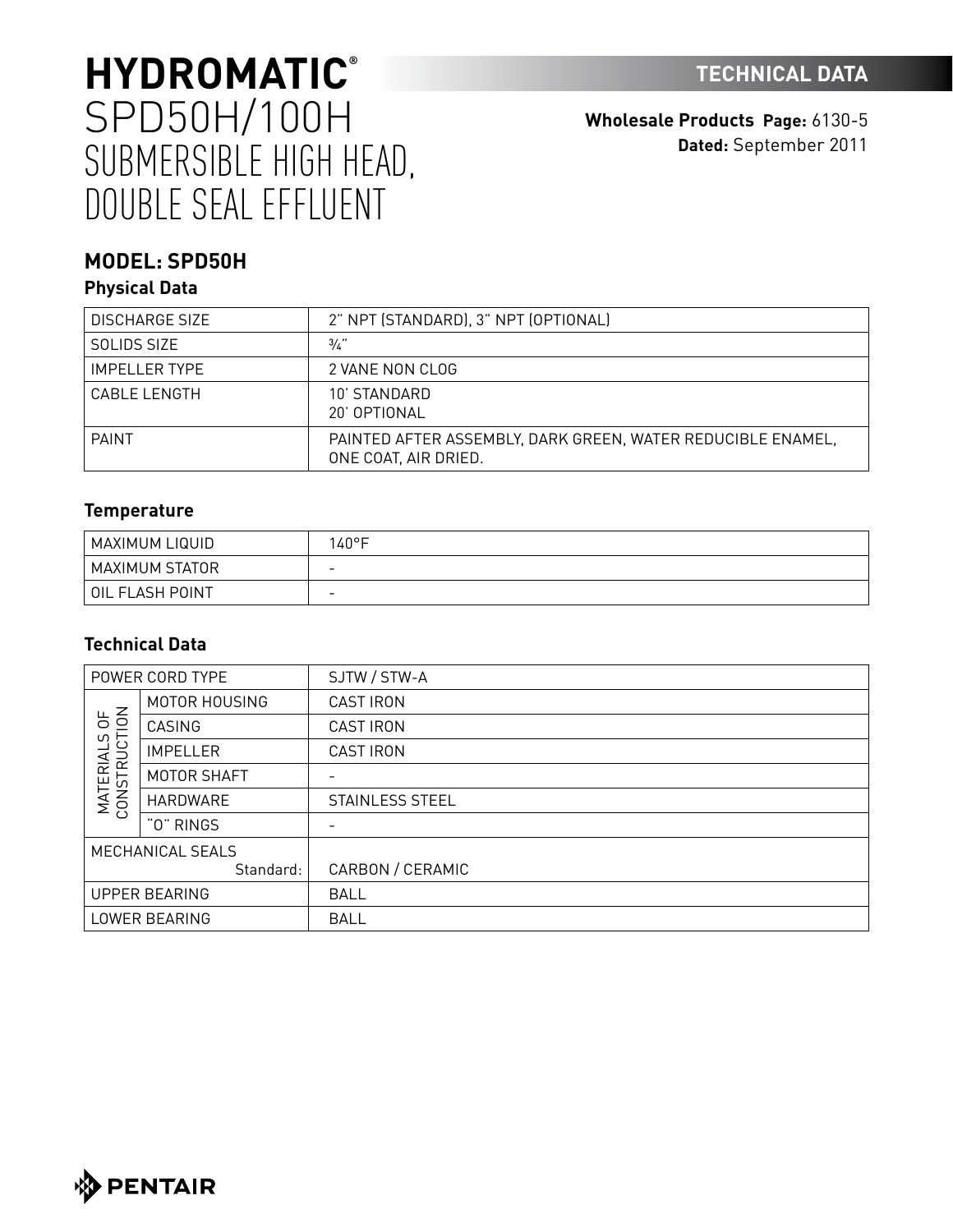**Wholesale Products Page:** 6130-6 **Dated:** September 2011

## **MODEL: SPD100H**

### **Physical Data**

| DISCHARGE SIZE  | 2" NPT (STANDARD) 3" NPT (OPTIONAL)                                                 |
|-----------------|-------------------------------------------------------------------------------------|
| SOLIDS SIZE     | 3/2                                                                                 |
| IMPFI I FR TYPF | 2 VANE NON CLOG                                                                     |
| CABLE LENGTH    | 20' STANDARD                                                                        |
| <b>PAINT</b>    | PAINTED AFTER ASSEMBLY, DARK GREEN, WATER REDUCIBLE ENAMEL,<br>ONE COAT, AIR DRIED. |

### **Temperature**

| MAXIMUM LIQUID  | 140°F                    |
|-----------------|--------------------------|
| MAXIMUM STATOR  | $\overline{\phantom{a}}$ |
| OIL FLASH POINT | $\overline{\phantom{0}}$ |

### **Technical Data**

|                                    | POWER CORD TYPE      | STW-A                  |
|------------------------------------|----------------------|------------------------|
|                                    | MOTOR HOUSING        | <b>CAST IRON</b>       |
| 50 <sup>2</sup>                    | CASING               | <b>CAST IRON</b>       |
| ഗ<br><b>MATERIALS</b><br>CONSTRUCT | <b>IMPELLER</b>      | <b>CAST IRON</b>       |
|                                    | MOTOR SHAFT          | 416 STAINLESS STEEL    |
|                                    | HARDWARE             | <b>STAINLESS STEEL</b> |
|                                    | "0" RINGS            | <b>BUNA-N</b>          |
|                                    | MECHANICAL SEALS     |                        |
|                                    | Standard:            | CARBON / CERAMIC       |
|                                    | <b>UPPER BEARING</b> | <b>BALL</b>            |
|                                    | LOWER BEARING        | <b>BALL</b>            |

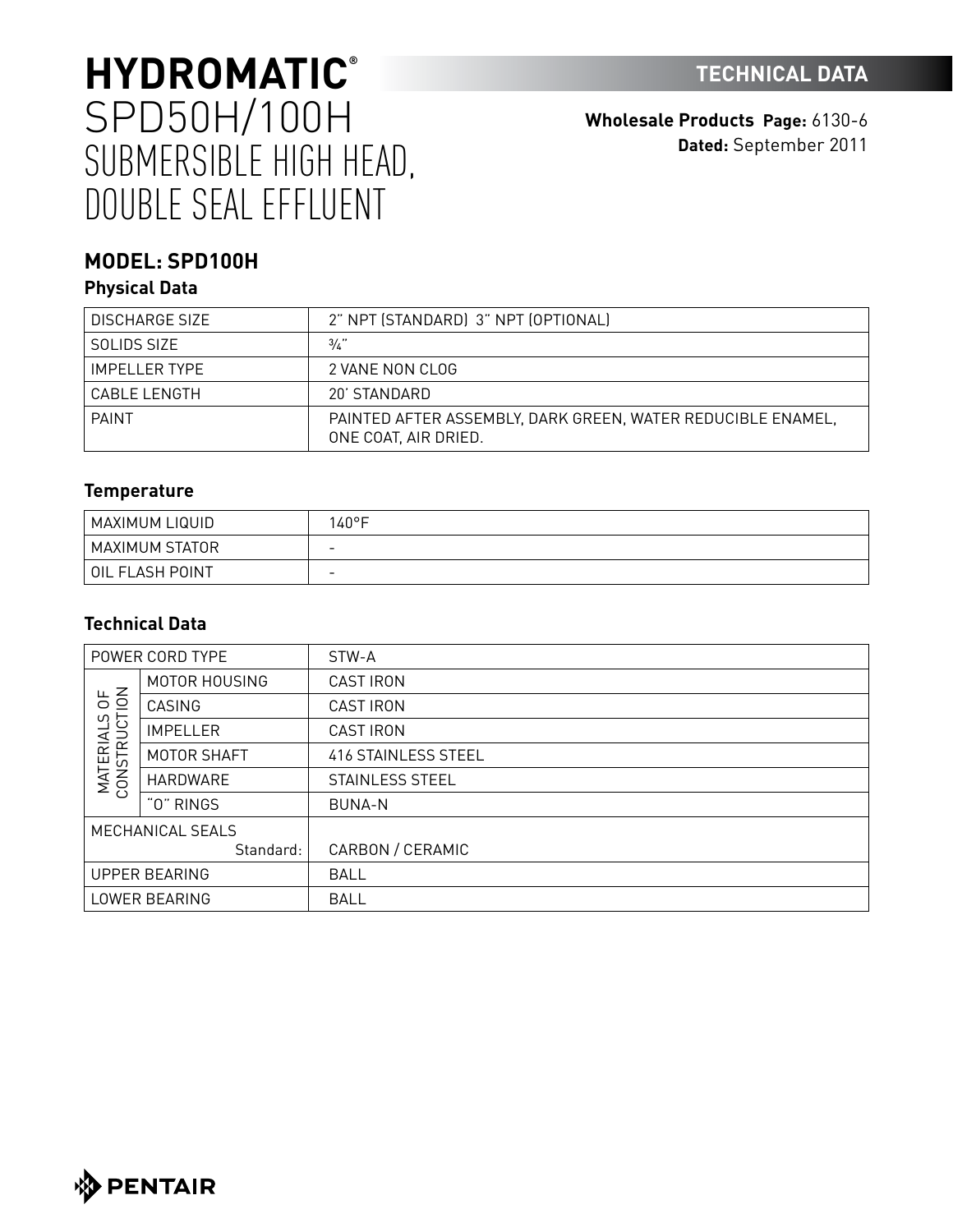**Wholesale Products Page:** 6130-7 **Dated:** September 2011

## **MODELS: SHEF50 and SHEF100**

#### 1.01 **GENERAL**

Contractor shall furnish all labor, materials, equipment and incidentals required to provide \_\_\_\_\_\_\_\_\_\_ (Qty.) submersible centrifugal high head double seal effluent pump(s) as specified herein. The pump models covered in this specification are the SPD50H and SPD100H. The pump furnished for this application shall be MODEL \_\_\_\_\_\_\_\_\_\_\_\_\_ as manufactured by Hydromatic Pumps.

#### 2.01 **DESIGN CONDITIONS**

Each pump shall be rated \_\_\_\_\_\_\_\_\_\_H.P., \_\_\_\_\_\_\_\_\_ volts, \_\_\_\_\_\_\_\_\_ phase, \_\_\_\_\_\_\_\_\_ hertz and operate at \_\_\_\_\_\_\_\_ RPM.

#### 3.01 **OPERATING CONDITIONS**

The pump shall deliver \_\_\_\_\_\_\_\_\_ U.S. GPM/LPS at feet/meters TDK, and handle a \_\_\_\_\_\_\_\_ inch solid. The curve submitted for approval shall state, in addition to head and capacity performance, solid handling capability, amp rating, and design impeller diameter.

#### 4.01 **CONSTRUCTION**

Each pump shall be of the sealed submersible type, incorporating features normally found in pumps furnished for the residential market.

These features include:

- 1. The pump volute and motor housing shall be high quality gray cast iron, ASTM A-48, Class 30.
- 2. The pump inlet shall be open and clear, without screening to provide access for effluent and septic tank solids.
- 3. All external mating parts shall be machined and Buna N, O-Ring sealed.
- 4. All fasteners exposed to the pumped liquid shall be 300 series stainless steel.
- 5. All power cords shall be water resistant UL or CSA approved, with double insulation, and sized as a function of Amp. draw.

#### 5.01 **MOTOR AND SHAFT**

The stator, rotor and bearings shall be mounted in a sealed submersible type housing. Single phase motors shall be split phase with solid state switch and start capacitor. Three phase motors shall be Polyphase. Full Load and Locked Rotor Amps as well as Start and Run winding resistance shall be tabulated for each pump.

#### 6.01 **BEARINGS AND SHAFT**

A thrust bearing shall be required. It shall be heavy duty single row ball bearings which are permanently and continuously lubricated and cooled by the dielectric oil which fills the motor housing. The motor shaft shall be stainless steel and sealed from the pumped liquid with a carbon ceramic mechanical seal.

#### 7.01 **SEALS AND SENSORS**

The rotor and stator in the motor housing shall be separated and protected from the pumped liquid by an oil filled housing incorporating two type 21 carbon ceramic mechanical seals mounted in tandem.